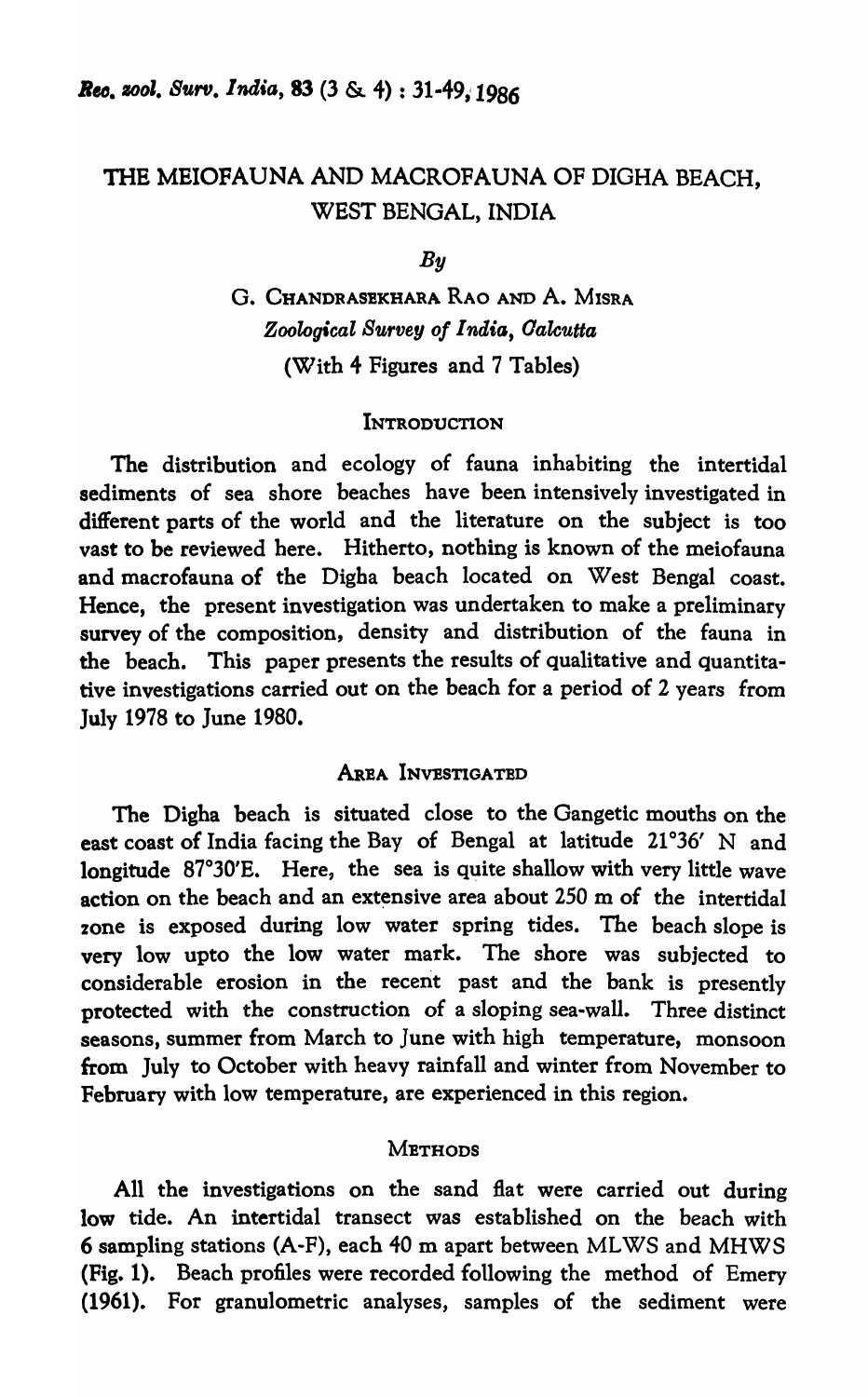collected from the top 10 cm, seived, different fractions weighed and cumulative curves ploted. Temperature of the sediment was recorded with a centigrade thermometer at depths of 1, 5, 10 and 15 em below the surface. Salinity and oxygen determinations were made by Knudsen's and Winkler's methods, respectively. Particulate organic matter of the sediment was assessed with visual obsevation based on personal experience.



Fig. 1. Selected beach profile on Digha. beach (18 August 1978), showing the position of 6 sampling stations (A-F) along the intertidal transect.

For quantitative study, the beach was sampled thrice in a year during summer, monsoon and winter periods to study the seasonal distribution of the fauna. Samples for meiofauna were collected using a hand operated matallic corer 30 cm in length and 20 cm<sup>2</sup> in internal cross sectional area. The core was cut into 5 cm segments to collect data on the vertical distribution of fauna. Meiofauna from these samples was extracted by means of decanting and sieving. The fauna passing through 1.0 mm sieve was collected, identified and counted. The meiofaunal densities are expressed as the number of individuals per  $10 \text{ cm}^2$ .

The macrofauna was collected using a square metallic frame  $25 \times$  $25\times5$  cm in dimensions. The quadrat was pushed into the sediment and the enclosed deposit dug out. This was repeated at the same spot to get another 5cm segment of the sediment below the first one to study the vertical distribution of fauna to a depth of 10 em. All the fauna retained on a 1.0 mm.sieve was collected. Faunal densities are given as the number of animals per  $m^2$ . As bulk of the meiofauna and macrofauna were confined to the top 10 cm of the sediment, the data presented here are limited to that depth.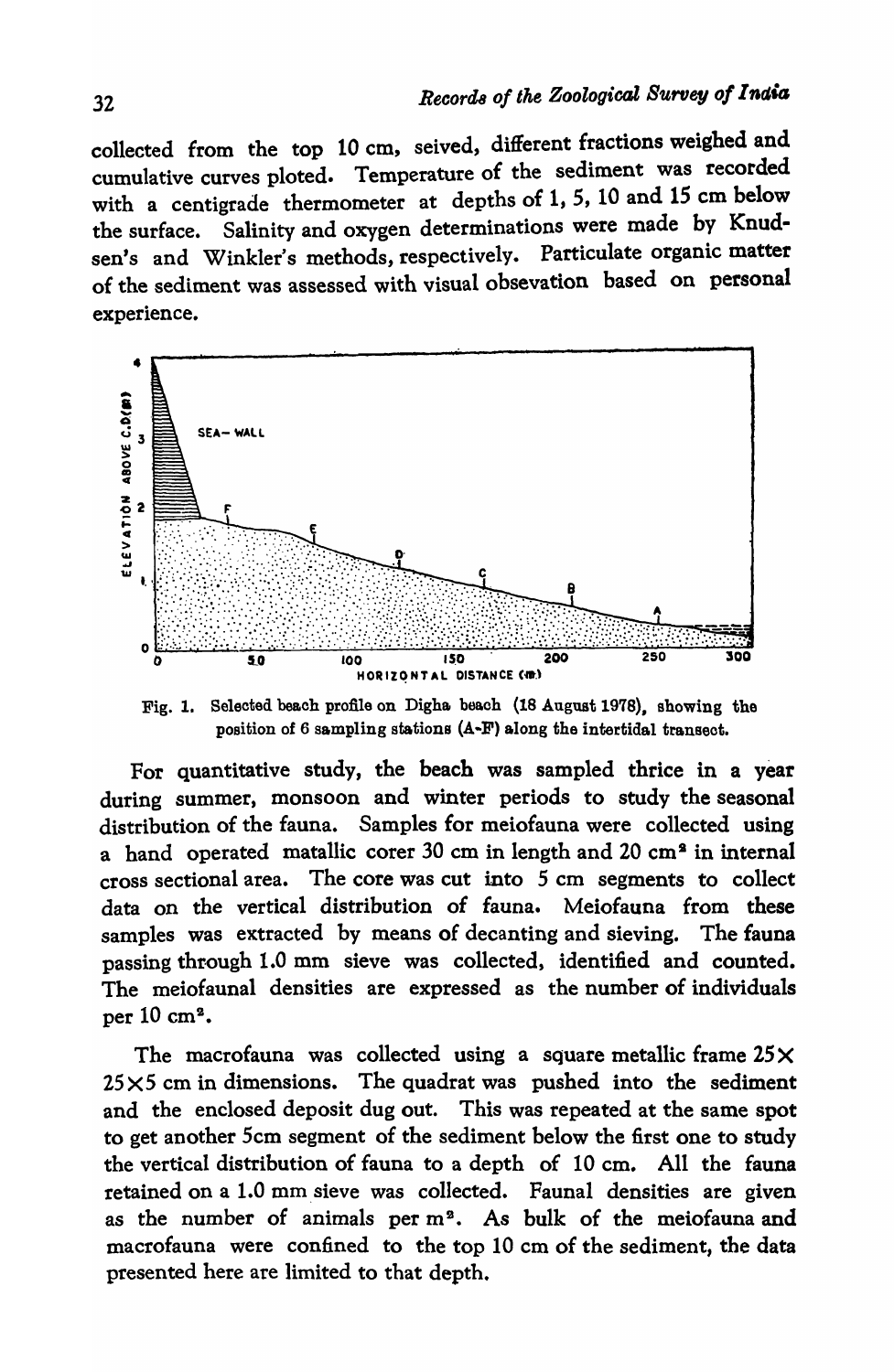#### **RESULTS**

### The Envirorment

Beach profile: The beach slope was uniformly very low and the sand flat was nearly stable without any significant changes during the period of study. A selected beach profile recorded is shown in Fig. 1.

Grain size: The substrate on the beach was more or less unifom in character. It was mostly composed of fine silicious sand, with a considerable percentage of fine material as clay, silt, etc. which generally increased with depth in sediment. Selected cumulative curves showing granulometric characteristics at the 6 intertidal stations are shown in Fig. 2.



Fig. 2. Selected cumulative curves of sediment particle size for the 6 intertidal stations A-F.

Water content: The beach was fully saturated upto station D and the water table was very close to the surface. The degree of water permeability and desiccation in the beach were low due to the fineness of sediment.

Temperature: Temperature of ambient sea water varied between 20°C and 34°C. The beach values were very close to that of the sea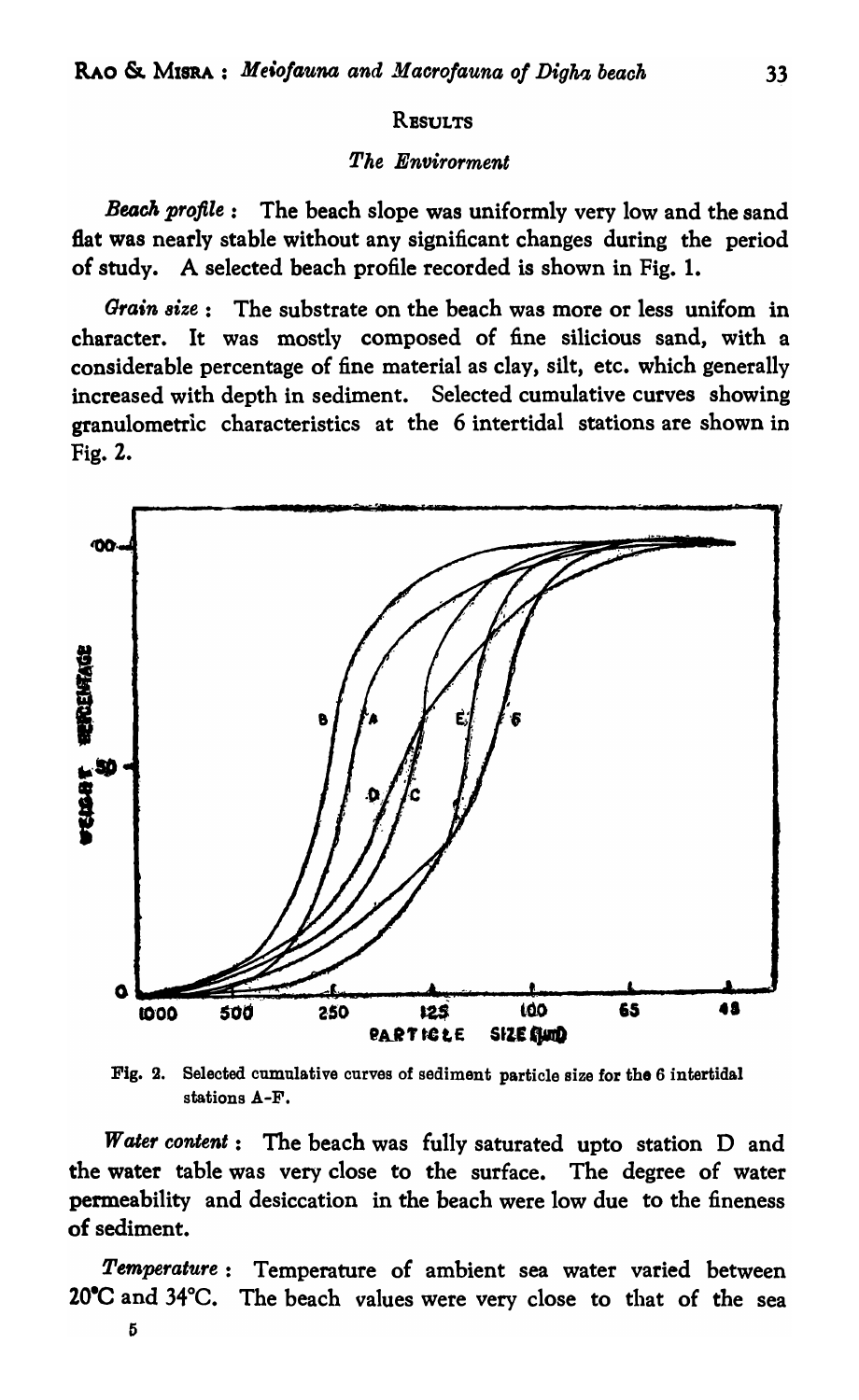water, particularly on the lower shore. Temperature at higher tidal levels varied by  $1-3$ °C depending on the prevailing climatic conditions. The upper 5 cm of sediment was usually subjected to diurnal variations in temperature, while the lower layers remained relatively unaffected.

*Salinity:* Salinity of sea water in the area varied between 22 and  $34\%$ . The beach values upto station D were nearly the same as that of the ambient sea water. Salinity of interstitial water was lower by  $2-12%$  near high water mark probably due to the steep elevation of adjacent land beyond the sea-wall that resulted in ground water seepage into the beach.

Oxygen : The concentration of dissolved oxygen in the beach generally decreased from low water level to high water level and particularly with depth in sediment. Oxygen values recorded to a depth of 10 cm ranged from  $4.6$  ml/L to  $2.4$  ml/L.

*Organic matter*: The beach sands were sufficiently rich in organic dettitus due to the relatively sheltered condition of the sand flat that permits settlement of organic detritus. Apparently, it is concentrated more on the lower shore than at the higher tidal levels.

# THE MEIOFAUNA

*Oomposition:* Nematodes, copepods, turbellariarians and polychaetes, constituted the major groups of meiofauna in this beach. Gastrotrichs, oligochaetes, ostracods, isopods, amphipods and halacarids, occurred in small numbers. The larval forms of annelids, crustaceans, insects and molluscs, were also present. Ciliates also occurred in the habitat in small numbers, but they were not included in the present study. The percentage abundance of the meiofauna groups encountered is shown in Fig.3A. Numerically, Nematoda were the most abundant group followed by Copepoda. All the three ecological types of meiofauna, i.e. epipelic forms crawling on the surface of sediment, the endopelic forms burrowing into the substrate and the mesopelic forms truly interstitial in habit, were represented in the fauna. Bulk of the meiofauna in the beach, however, appeared to be of the burrowing type.

*Horizontal distribution:* The mean values of the meiofauna population densities recorded during the period are given in Table 1. The results did not indicate any appreciable variation in their spatial distribution within the beach and the fauna occupied almost the same horizontal levels all through the year. Maximum densities of the meiofauna (about 76%) occurred on the lower shore, showing a general decrease towards higher tidal levels. Of the total fauna collected at the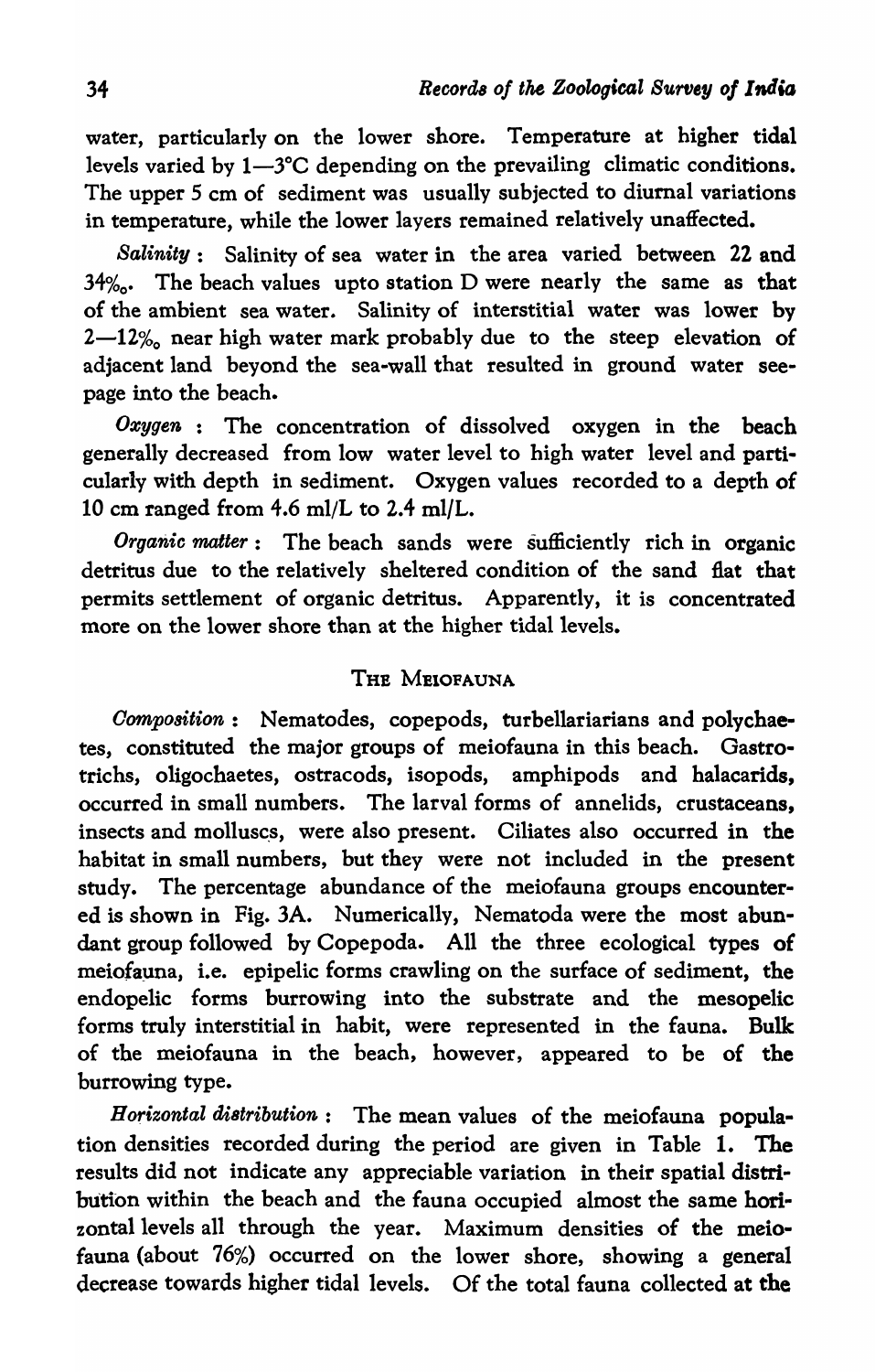| TBBLE 1. Mean popt |             |  |
|--------------------|-------------|--|
|                    | upper 10 c. |  |
|                    |             |  |

ulation densities  $(n \circ s. / 10 \circ m)^2$  of meiofauna in the m of the sediment at the six intertidal stations, A-F.

| Group        | Depth               |                    |             |                                |             |                         |                         |
|--------------|---------------------|--------------------|-------------|--------------------------------|-------------|-------------------------|-------------------------|
|              | $(c_{\mathbf{m.}})$ | $\pmb{\mathtt{A}}$ | $\bf{B}$    | <b>Stations</b><br>$\mathbf C$ | $\mathbf D$ | $\mathbf E$             | $\mathbf F$             |
| Nematoda     | $0 - 5$             | 236                | 412         | 318                            | 104         | 82                      | 54                      |
|              | $6 - 10$            | 140                | 186         | 134                            | 76          | 60                      | 76                      |
| Copepoda     | $0 - 5$             | 152                | 264         | 160                            | 82          | 32                      | 42                      |
|              | $6 - 10$            | 38                 | 72          | 56                             | 50          | 44                      | 18                      |
| Nauplii      | $0 - 5$             | 68                 | 96          | 42                             | 18          | $\bf{3}$                | $\overline{\mathbf{4}}$ |
|              | $6 - 10$            | 22                 | 18          | 28                             | 6           | $\overline{\mathbf{2}}$ | $\mathbf 0$             |
| Turbellaria  | $0 - 5$             | 86                 | 168         | 124                            | 56          | 28                      | $\overline{\mathbf{4}}$ |
|              | $6 - 10$            | 28                 | 64          | 78                             | 32          | 30                      | 12                      |
| Polychaeta   | $0 - 5$             | 54                 | 108         | 66                             | 18          | 14                      | $\bf{2}$                |
|              | $6 - 10$            | 18                 | 34          | 30                             | 26          | 16                      | 18                      |
| Ostracoda    | $0 - 5$             | 28                 | 36          | 14                             | 1           | $\bf{0}$                | $\bf{0}$                |
|              | $6 - 10$            | $\mathbf{1}$       | $\mathbf 2$ | $\mathbf 0$                    | $\mathbf 0$ | $\bf{0}$                | $\bf{0}$                |
| Others       | $0 - 5$             | 37                 | 52          | 66                             | 28          | 40                      | 26                      |
|              | $6 - 10$            | 18                 | 14          | 21                             | 18          | 12                      | 14                      |
| <b>Total</b> | $0-5$               | 661                | 1136        | 790                            | 307         | 199                     | 132                     |
| meiofauna    | $6 - 10$            | 265                | 390         | 347                            | 208         | 164                     | 138                     |
|              | Totals              | 926                | 1526        | 1137                           | 515         | 363                     | 270                     |

6 intertidal stations, 19.54% occurred at station A, 32.21% at station B, 24% at station C, 10.87% at station D, 7.66% at station E and 5.69% at station F. Maximum numbers of the nematodes, copepods, nauplii, turbellarians and polychaetes, were recorded on the lower shore, although their distribution extended to all levels of the intertidal zone. The ostracods were mostly confined to the lower shore, while the oligochaetes were more numerous on the upper shore. Isopods and amphipods occurred at all levels on the beach.

The horizontal distribution of the meiofauna species identified, is shown in Table 2. Although there was some amount of overlapping in their distribution, many of these species showed their occurrence limited to certain levels of the beach, apparently depending on their environmental preferences. The turbellarian *Macrostomum* sp. was collected only at station A. The nematodes *Halalaimus* sp. and *Vi8C08ia oobbi,* the ostracod *Polycope* sp. and the copepod *Neocy-Clop8* sp. have a wider distribution on the lower shore, while the gastrotrich *Okaetonotu8* sp. and the nematode *Desmodora* sp. occured all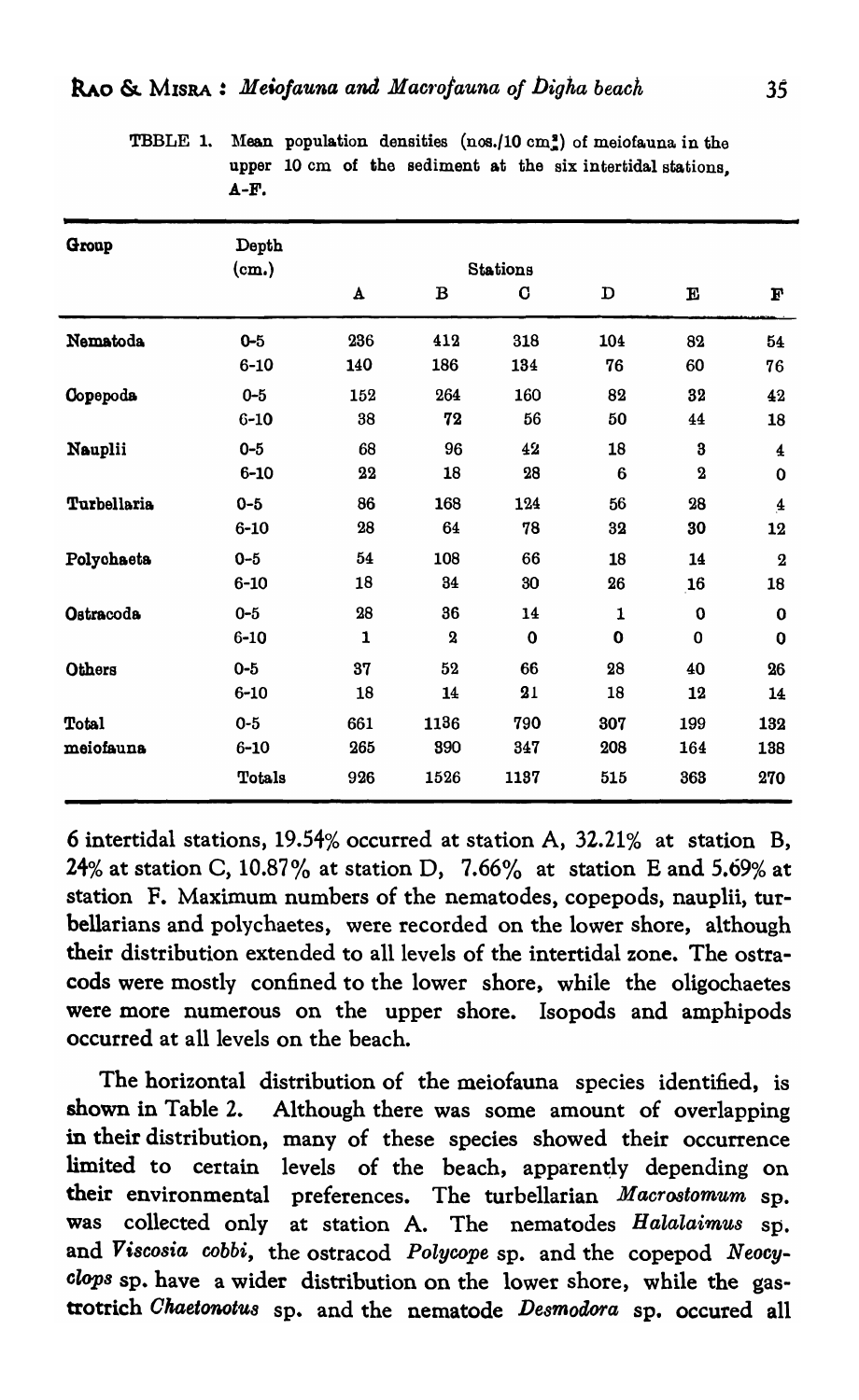| Species                             |              |                      | <b>Stations</b> |          |              |              |
|-------------------------------------|--------------|----------------------|-----------------|----------|--------------|--------------|
|                                     | $\mathbf{A}$ | B                    | C               | D        | $\mathbf{E}$ | $\mathbf{F}$ |
| Macrostomum sp.                     | ᆠ            |                      |                 |          |              |              |
| Halalaimus sp.                      | $\div$       | ┿                    | $\div$          |          |              |              |
| Viscosia cobbi Filipjev             | $\mathbf +$  | $+$                  | ┿               |          |              |              |
| Polycope sp.                        | $\mathbf +$  | ┿                    | $\div$          |          |              |              |
| Neocyclops sp.                      | $\div$       | $+$                  | $+$             | $\div$   |              |              |
| Chaetonotus sp.                     | $\bm{+}$     | $+$ $-$              | $+$             | $+$      | ┿            |              |
| Desmodora sp.                       | $\div$       | $\div$               | $+$             | $+$      | $+$          |              |
| Sphaerolaimus pacificus Allgen      |              | $\div$               |                 |          |              |              |
| Araeolaimus elegans de Man          |              | $\div$               |                 |          |              |              |
| Exogone sp.                         |              | $+$                  |                 |          |              |              |
| Tisbe furcata Baird                 |              | $+$                  |                 |          |              |              |
| Enhydrosoma sp.                     |              | $+$                  |                 |          |              |              |
| Monocelis lineata (O. F. Muller)    |              | $\div$               | $\div$          |          |              |              |
| Halalaimus filicollis Timm          |              | $+$                  | $\div$          |          |              |              |
| Hesionides sp.                      |              | ┿                    | $\ddot{}$       |          |              |              |
| Potamodrilus sp.                    |              | $\pm$                | $\div$          |          |              |              |
| Harpacticus gracilis Claus          |              | $\ddot{\phantom{1}}$ | $\div$          |          |              |              |
| Hesionides gohari Hartmann-Schroder |              | $\div$               | $\div$          | $\div$   |              |              |
| Stenhelia sp.                       |              |                      | $\div$          |          |              |              |
| Southerniella simplex Allgen        |              |                      | $\div$          | $\div$   |              |              |
| Microldimus sp.                     |              |                      | $\div$          | $\bm{+}$ |              |              |
| Richtersia sp.                      |              |                      | $+$             | ┿        |              |              |
| Nannopus palustris Brady            |              |                      | $\div$          | ┿        |              |              |
| Paramesochra sp.                    |              |                      | $\div$          | $\div$   | $\div$       |              |
| Minona sp.                          |              |                      |                 | $\bm{+}$ |              |              |
| Halectinosoma sp.                   |              |                      |                 | ᠇        |              |              |
| Kliopsyllus sp.                     |              |                      |                 | ╈        |              |              |
| Dichromadora sp.                    |              |                      |                 | ╋        | ╈            | $\mathbf +$  |
| Enchytraeus sp.                     |              |                      |                 | ┿        | F            | ┿            |
| Halicephalobus limuli Timm          |              |                      |                 |          | $\div$       | $\div$       |
| Enchytraeus barkudensis Stephenson  |              |                      |                 |          |              | $\div$       |

TABLE 2. Horizontal distribution of meiofauna species on Digha beach.

along the beach. The nematodes Sphaerolaimus pacificus and Araeolaimus elegans, the polychaete Exogone sp. and the copepods Tisbe furcata and Enhydrosoma sp. werc collected only at station B. The turbellarian Monocelis lineata, the nematode Halalaimus filicollis, the polychaetes Hesionides gohari and Hesionides sp., the oligochaete Potamodrilus sp. and the copepod *Harpacticus* gracilis occurred at stations B and C. The nematodes Southerniella simplex, Microlaimus sp. and Richtersia sp. and the copepods Stenhelia sp., Nannopus palustris and Paramesochra sp. were common at stations C and D. The turbellarian Minona sp., the copepods Halectinosoma sp. and Kliopsyllus sp. were collected only at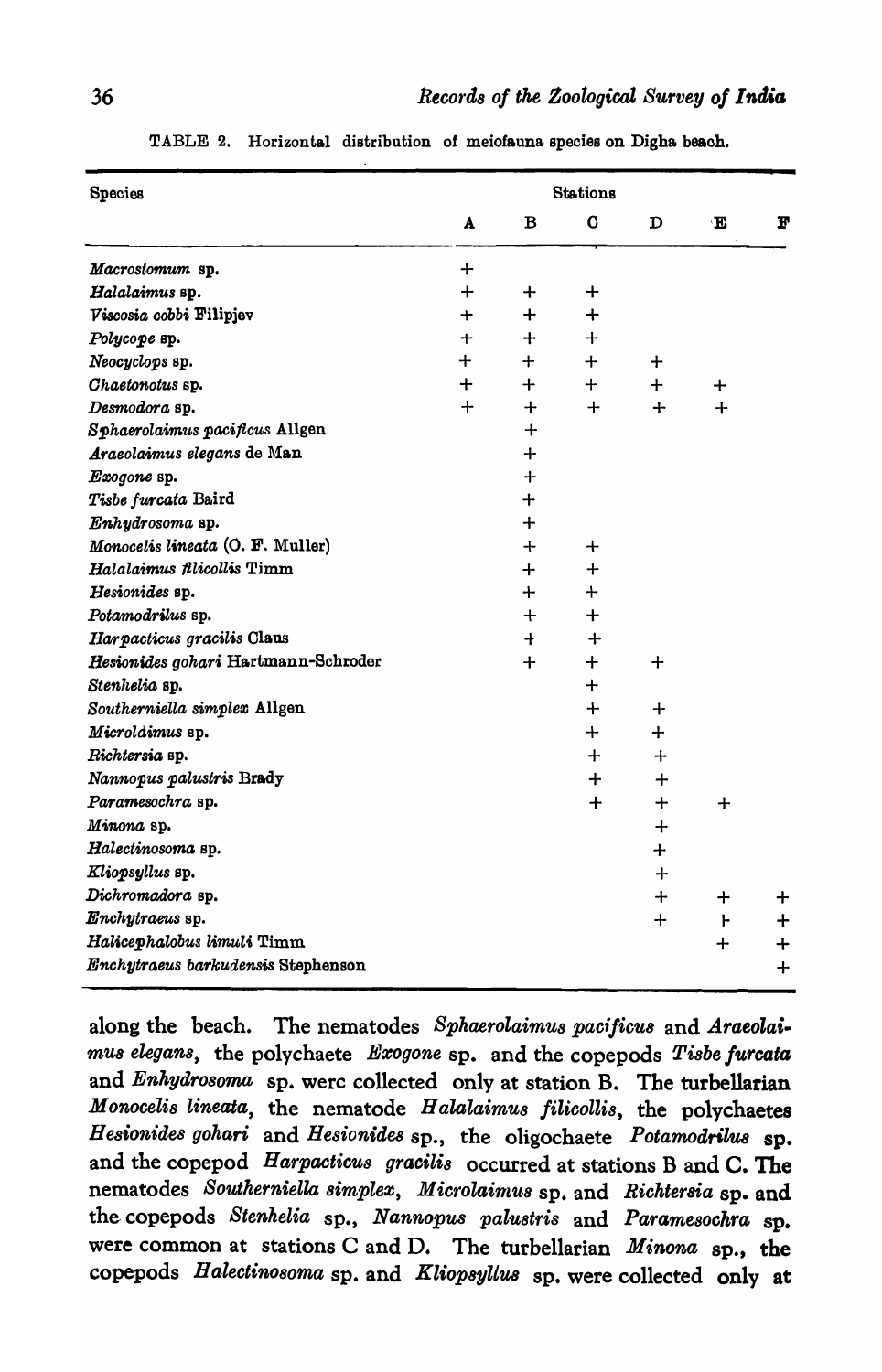station D. The nematode *Dichrom dora* sp. and the oligochaete *Enchy*-*Iraeus* sp. were found at all the 3 stations D, E and F. Two brackish water species, the nematode *Hulicephalobus limuli* and the oligochaete *Enchytraeu8 barkudensis* occurred towards the high water mark.

*Vertical di8tribution:* The quantitative data collected on the vertical distribution of meiofauna in the beach indicated that all through the year the total fauna was confined to the top 10 cm of sediment. There was a steady decrease in number with depth. Some meiofaunal submergence was noticed at higher locations on the beach probably due to reduced water saturation in the upper layers. Nematodes were more numerous in the upper 5 cm, although they could penetrate upto 20 cm in the sediment. Copepods and nauplii were confined to the upper 10 cm. The ostracods were largely epipelic, crawling on the surface layers of the sediment, while the oligochaetes penetrated to greater depths at higher tidal levels. Other groups of animals mostly occurred within the top 10 cm of sediment.

*Seasonal districution:* The seasonal abundance of meiofauna recorded at station B, where bulk of the fauna was represented during the period of study, is indicated in Table 3. Densities of total populations during different seasons of the year indicated only minor fluctuations in their numbers. But, distinct seasonal changes occurred for some groups of the meiofauna, particularly the nematodes, copepods and polychaetes. Maximum densities of the nematodes were recorded during winter months associated with lowest temperatures in the habitat, while their minimum numbers occurred in summer months. Maximum densities of the copepods, nauplii and polychaetes occurred in summer months associated with highest temperatures. Thus, there appears to be an inverse relationship in the seasonal abundance of

| Months           | Nema-<br>toda | Copepoda | Nauplii | Turbellaria | Polychaeta | Ostra-<br>coda | Others | Total<br>meio-<br>fauna |
|------------------|---------------|----------|---------|-------------|------------|----------------|--------|-------------------------|
| 1978, August 168 | 310           | 86       | 20      | 74          | 44         | 26             | 18     | 436                     |
| December         |               | 142      | 44      | 80          | 38         | 14             | 14     | 692                     |
| 1979, April      | 96            | 184      | 83      | 56          | 76         | 36             | 24     | 555                     |
| August           | 220           | 106      | 37      | 124         | 42         | 18             | 16     | 563                     |
| 1980, Jan.       | 272           | 112      | 38      | 92          | 50         | 22             | 8      | 594                     |
| May              | 134           | 225      | 62      | 110         | 94         | 28             | 27     | 680                     |

TABLE 3. Seasonal abundance (nos./10<sup>°</sup>) of meiofauna at station B during 1978-80.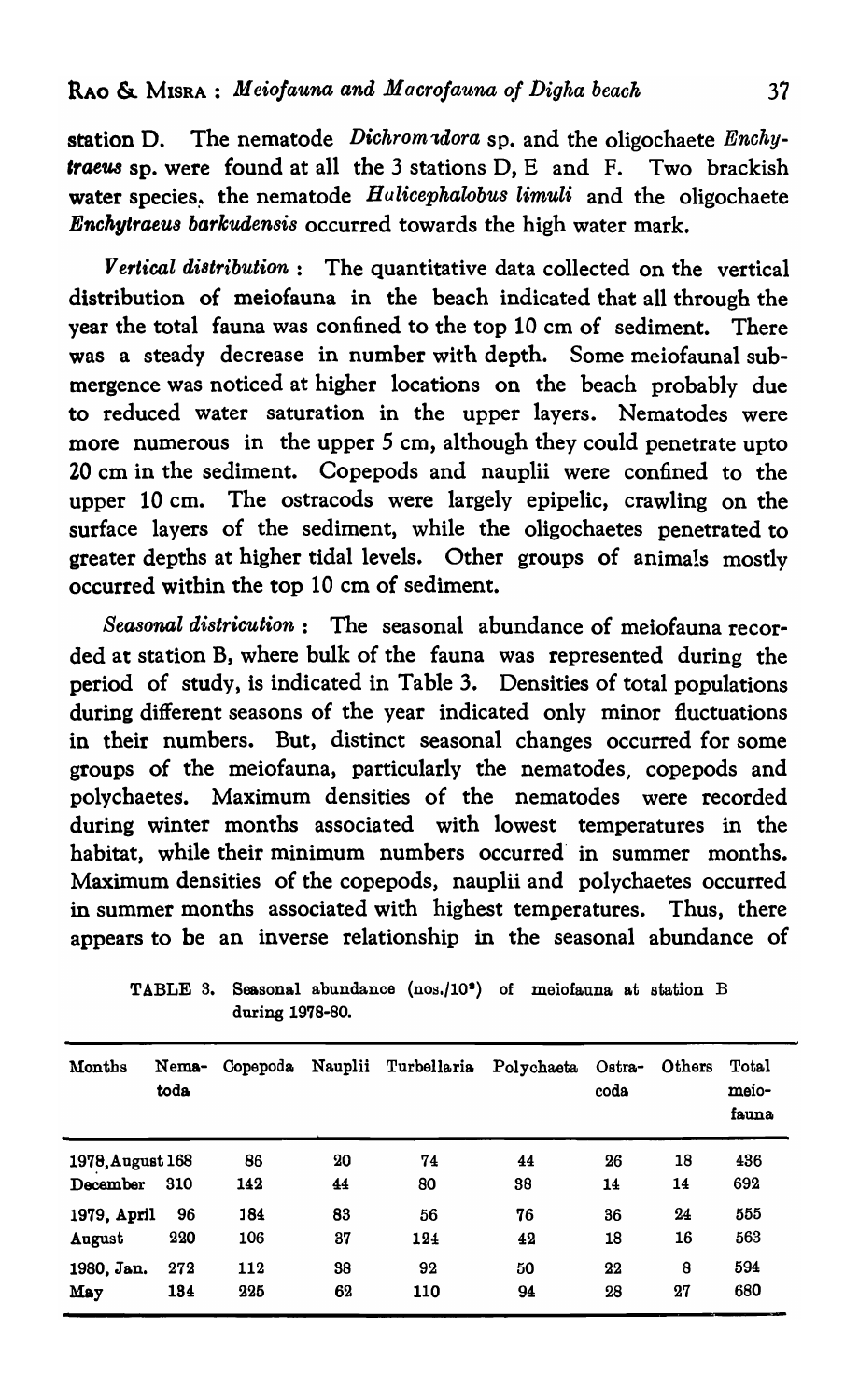nematodes and other groups of animals in general. The minor groups of animals that occurred in small numbers did not indicate any clear pattern in their seasonal distribution.

#### THE MACROFAUNA

*Oomposition:* The macrofauna of the beach was dominated by the deposit and filter feeders. Burrowing sea anemones, annelids, crustaceans and molluscs comprised the major constituents of the macrofauna (Fig. 3B). Among these groups, the polychaetes, decapods, bivalves and gastropods occurred in considerable abundance. The oligochaetes, shrimps, isopods, amphipods and cumaceans were collected in small numbers. Qualitatively, out of the 44 species listed in Table 5, 10  $(22.72\%)$  are polychaetes, 6  $(13.63\%)$  are decapods, 10 (22.72%) are gastropods and 6 (13.63%) are bivalves.



Fig. S. Oircle diagrams Illustrating the percentage composition of the diverse groups of meiofauna. (A) and maorofauna (B).

Horizontal distribution: The total number of macrofauna recorded in the upper 10 em of sediment at the 6 intertidal stations are represented in Table 4. Maximum densities of the fauna occurred in the middle beach, with a general decrease towards the low and high water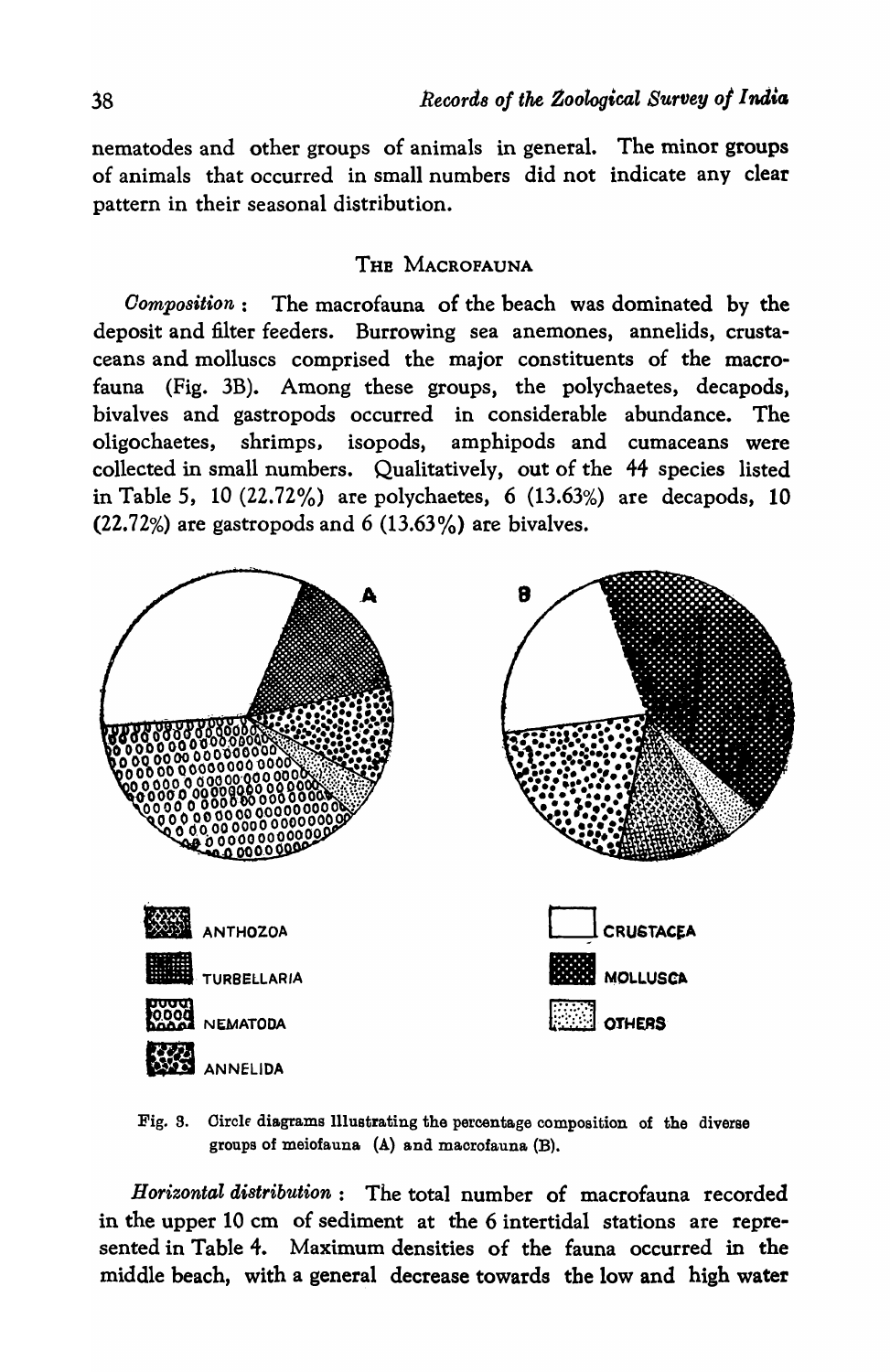marks. Of the total fauna collected, 1.62% occurred at station A, 5.86% at station B, 9.78% at station C, 80.82% at station D, 1.10% at station E and 0.82% at station F. The high faunal density at station D was largely due to the molluscan beds comprising the populations of *Donax* and *Odostomia*. The macrofauna was also consideably patchy in its distribution on the beach.

| Month         | A   | в     | C     | D      | Е   | F   | Total |
|---------------|-----|-------|-------|--------|-----|-----|-------|
| 1978, August  | 136 | 1,044 | 1,732 | 15,416 | 216 | 192 | 18736 |
| December      | 264 | 1,132 | 1,936 | 13,612 | 212 | 124 | 17280 |
| 1979, April   | 720 | 1,704 | 3,640 | 18,204 | 408 | 228 | 24904 |
| August        | 364 | 1,396 | 1,276 | 15,820 | 112 | 176 | 19144 |
| 1980, January | 172 | 948   | 1,080 | 18,136 | 96  | 108 | 20540 |
| May           | 408 | 1,260 | 2,824 | 22,040 | 364 | 216 | 27112 |

TABLE 4. Seasonal abundance of macrofauna (nos./m<sup>2</sup>) in the upper 10 em of the sediment at the 6 intertidal stations, A-F.

The macrofauna species of this sand flat showed more or less a distinct zonal distribution along the intertidal transect with little overlapping in their occurrence (Table 5). The lowest zone of the beach at the proximity of station A is associated with the occurrence of the burrowing gastropods *Tonna dolium, Pyrene zebra* ane P. *versicolor*, the bivalve *Siliqua radiata,* the sea-pen V *irgularia* sp. and rarely the brachipod *Lingula anatina,* the king-crab *Oarcino8corpius rotunaicauda*  and the brittle-star *Ophiactis modesta*. Nearer to station B, large populations of the polychaete *Onuphis* sp. become conspicuous with their emerging heads during receding tide and withdrawing completely into the sediment on being exposed. *Prionospio krusadensis* and *Nerine cirratulus* are the other polychaetes occurring in this area and they along with *Onuphis* constitute the polychaete zone of the beach. Smaller numbers of the gastropods *Oliva gibbosa* and *Bursa spinosa* and the bivalves *Meretrix meretrix* and *Mactra luzonica* are also encountered in this *zone.* However, station B is mainly characterized by the presence of the giant sea-anemone *Paracondylactis* sp. associated with atleast another two anemone species (undetermined). The siphons of the deep-burrowing bivalve *Sanguinolaria acuminata* occur scattered at this station, the animal lying 35-40 cm below the surface. Three species of the hermit crabs *Diogenes avarus, D. rectimanus* and *D. investigatoris,*  are also common in this zone. The starfishes *Astropecten indicus* and *A. euryacanthus* were collected from this area lying on the sand surface along with the sea urchin *Pemnopleuru8 toreumaticius.* However, these echinoderms appear to be regular inhabitants of the sub-littoral region.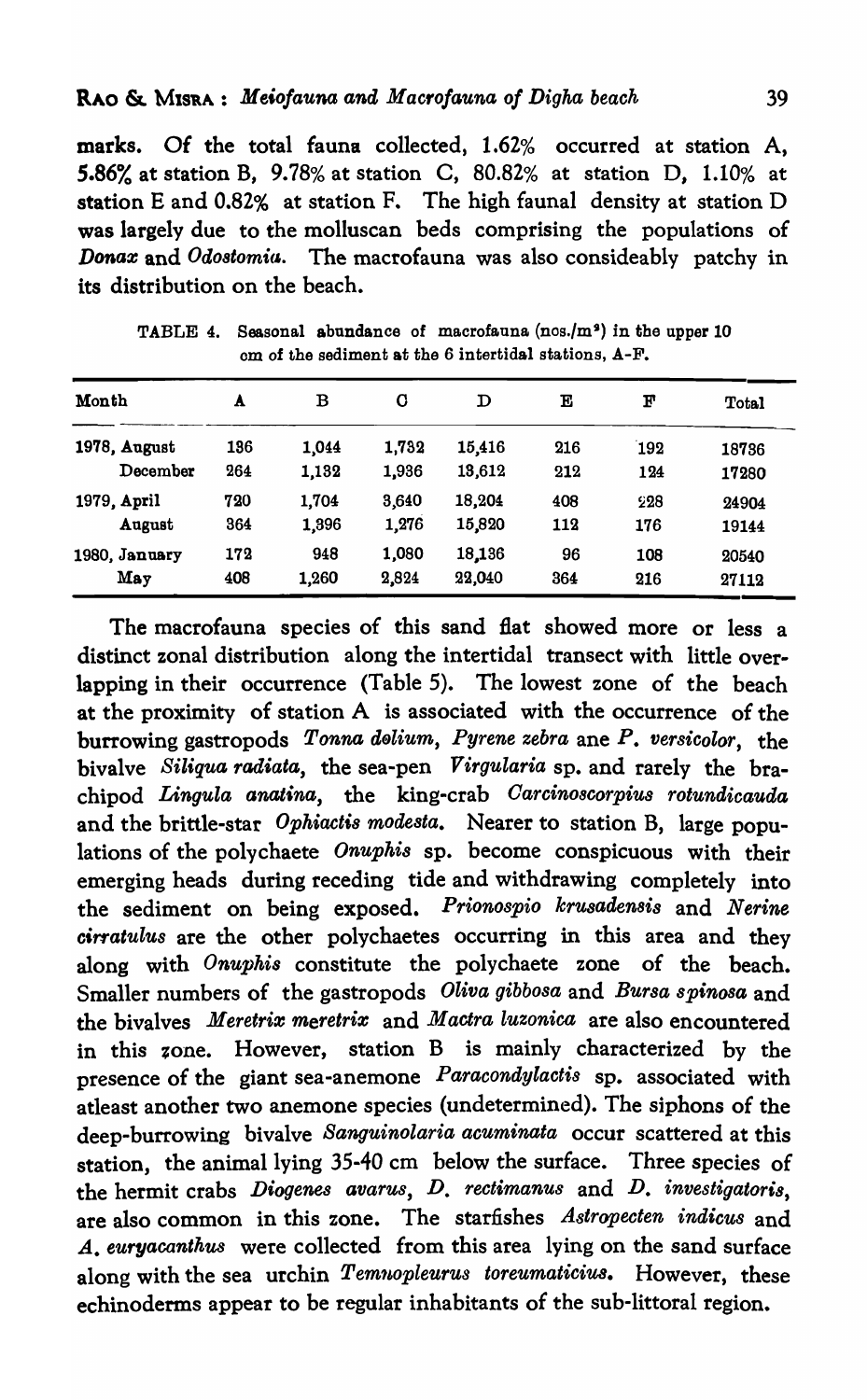| Species                                    |          |          | <b>Stations</b> |         |        |           |
|--------------------------------------------|----------|----------|-----------------|---------|--------|-----------|
|                                            | A        | в        | O               | D       | E      | F         |
| Tonna dolium (Linnaeus)                    | $\div$   |          |                 |         |        |           |
| Pyrene zebra (Gray)                        | $\bm{+}$ |          |                 |         |        |           |
| Pyrene versicolar (Sowerby)                | ┿        |          |                 |         |        |           |
| Siliqua radiata (Linnaeus)                 | $\bm{+}$ |          |                 |         |        |           |
| Virgularia sp.                             | $\div$   |          |                 |         |        |           |
| Lingula anatina Linnaeus                   | $+$      |          |                 |         |        |           |
| Carcinoscorpius rotundicauda (Latreille)   | $\bm{+}$ |          |                 |         |        |           |
| Ophiactis modesta Brook                    | $\div$   |          |                 |         |        |           |
| Onuphis sp.                                | $\bm{+}$ | $\ddag$  |                 |         |        |           |
| Prionospio krusadensis Fauvel              | ┿        | ┿        |                 |         |        |           |
| Nerine cirratulus Delle Chiaje             |          |          |                 |         |        |           |
| Oliva gibbosa (Born)                       | $\div$   | $\bm{+}$ |                 |         |        |           |
| Bursa spinosa (Lamarck)                    | $\div$   | ╋        |                 |         |        |           |
| Meretrix meretrix Linnaeus                 | $\div$   | $\div$   |                 |         |        |           |
| Mactra luzonica Deshayes                   | ┿        | ┿        |                 |         |        |           |
|                                            | ╉        | $\div$   |                 |         |        |           |
| Paracondylactis sp.                        |          | ┿        |                 |         |        |           |
| Sanguinolaria acuminata (Deshayes)         |          | $\div$   |                 |         |        |           |
| Diogenes avarus Heller                     |          | $\div$   |                 |         |        |           |
| Diogenes rectimanus Miers                  |          | $\div$   |                 |         |        |           |
| Diogenes investigatoris Alcock             |          | $\div$   |                 |         |        |           |
| Astropecten indicus Doderlein              |          | ┿        |                 |         |        |           |
| Astropecten euryacanthus Lutken            |          | $\ddag$  |                 |         |        |           |
| Temnopleurus toreumaticus Agassiz          |          | $\div$   |                 |         |        |           |
| Cavernularia sp.                           |          | ╈        | ┿               |         |        |           |
| Onuphis emerita Aud. & M. Edwards          |          | $\div$   | $\bm{+}$        |         |        |           |
| Scolelepis squamata (Muller)               |          | $\div$   | ᆠ               |         |        |           |
| Scolaricia sp.                             |          | ┿        | $\mathbf +$     |         |        |           |
| Hemipodus sp.                              |          | $\div$   | $\bm{+}$        |         |        |           |
| Nephtys sp.                                |          | $\div$   | ┿               |         |        |           |
| Macropthalmus transversus (Latr.)          |          | ┿        | $\div$          |         |        |           |
| Polinices didyma Roeding                   |          | ┿        | ┿               |         |        |           |
| Natica tigrina (Roeding)                   |          | $\ddag$  | $\mathbf +$     |         |        |           |
| Natica sp.                                 |          | ┿        | $\div$          |         |        |           |
| Nudibranch (undetermined)                  |          | $\ddag$  | $\mathbf +$     |         |        |           |
| Thorsonia investigatoris (Kochler & Vaney) |          | $\ddag$  | $\mathbf +$     |         |        |           |
| Diopatra cuprea cuprea Bosc                |          |          | ┿               |         |        |           |
| Isopod (undetermined)                      |          |          | ┿               | ╈       |        |           |
| Amphipod (undetermined)                    |          |          | ተ               | ┿       |        |           |
| Cumacean (undetermined)                    |          |          | $\div$          | $\ddag$ |        |           |
| Odostomia antelia Melville?                |          |          | $+$             | $\div$  |        |           |
| Donax incarnatus Gmelin                    |          |          | $\div$          | ┿       |        |           |
| Glycera alba Rathke                        |          |          | $\ddag$         | $\div$  | $\div$ | ┿         |
| Dotilla blanfordi Alcock                   |          |          |                 |         | $\div$ | ┿         |
| Ocypode macrocera H. M. Edwards            |          |          |                 |         |        | $\ddot{}$ |

TABLE 5. Horizontal distribution of macrofauna species on Digha beach.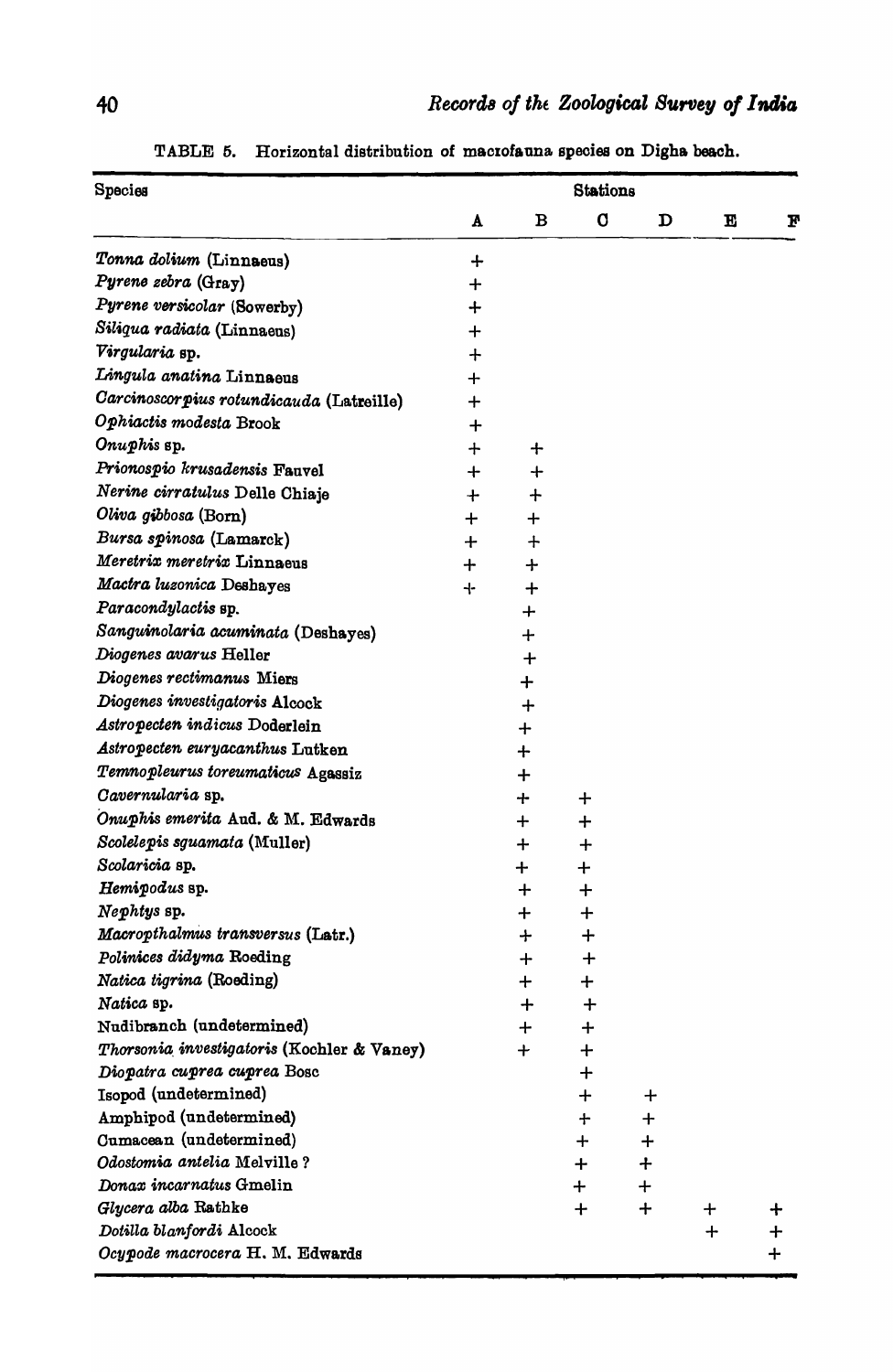The area between stations Band C is inhabited by the sea-pansy *Cavernularia* sp. and the polychaetes *Onuphis emerita*, *Scolelepis squamata, Scolaricia* sp., *Hemipodus* sp. and *Nephthys* sp. This zone is also characterised by the decapod crab *Macrophthalmu8 transver8us,* the burrowing gastropods *Polynices didyma*, the crawling gastropods *Natica ligrina, Natica* sp. and a nudibranch (undetermined). A small sea-cucumber *Tlwrsonia investigatoris* was also collected in this area. The holothurian lies buried under the sand surface, with both the oral and anal openings at the surface, giving the appearance of widely broadened' 'U'. Some specimens were also collected on the surface indicating that they were washed on to the beach from the sublittoral region. Large colonies of the tube-dwelling polychaete *Diopatra cuprea cuprea*  occurred at station C, showing preference for a fine and stable substratum. The juveniles of anemones also occurred in abundance (9,000)  $m^2$  to 12,000/ $m^2$ ) in a wide belt at station C, although the adults were encountered only in the vicinity of station B. It may be that these juveniles migrate to lower levels with increasing size and thus avoid a longer exposure. Stations C and D support small populations of isopods, amphipods, shrimps and cumaceans (undetermined), forming a crustacean zone. The high-water polychaete *Glycera alba* makes its appearance here with their increasing numbers towards higher tidal levels.

The vicinity of station D was mainly characterised by the molluscan beds comprising the bivalve *Donaz incarnatu8* and the small gastropod *Odostomia antelia?*, giving a honey-comb appearance to the whole sand surface in this area. Maximum counts of these bivalves were



HORIZONTAL DISTANCE (m)

Fig. 4. Diagrammatic representation of zonation of macrofauna in the Digha beach. I. Polychaete zone, II. Anemone zone, III. Crustacean zone, IV. Bivalve zone, V. Decapod zone.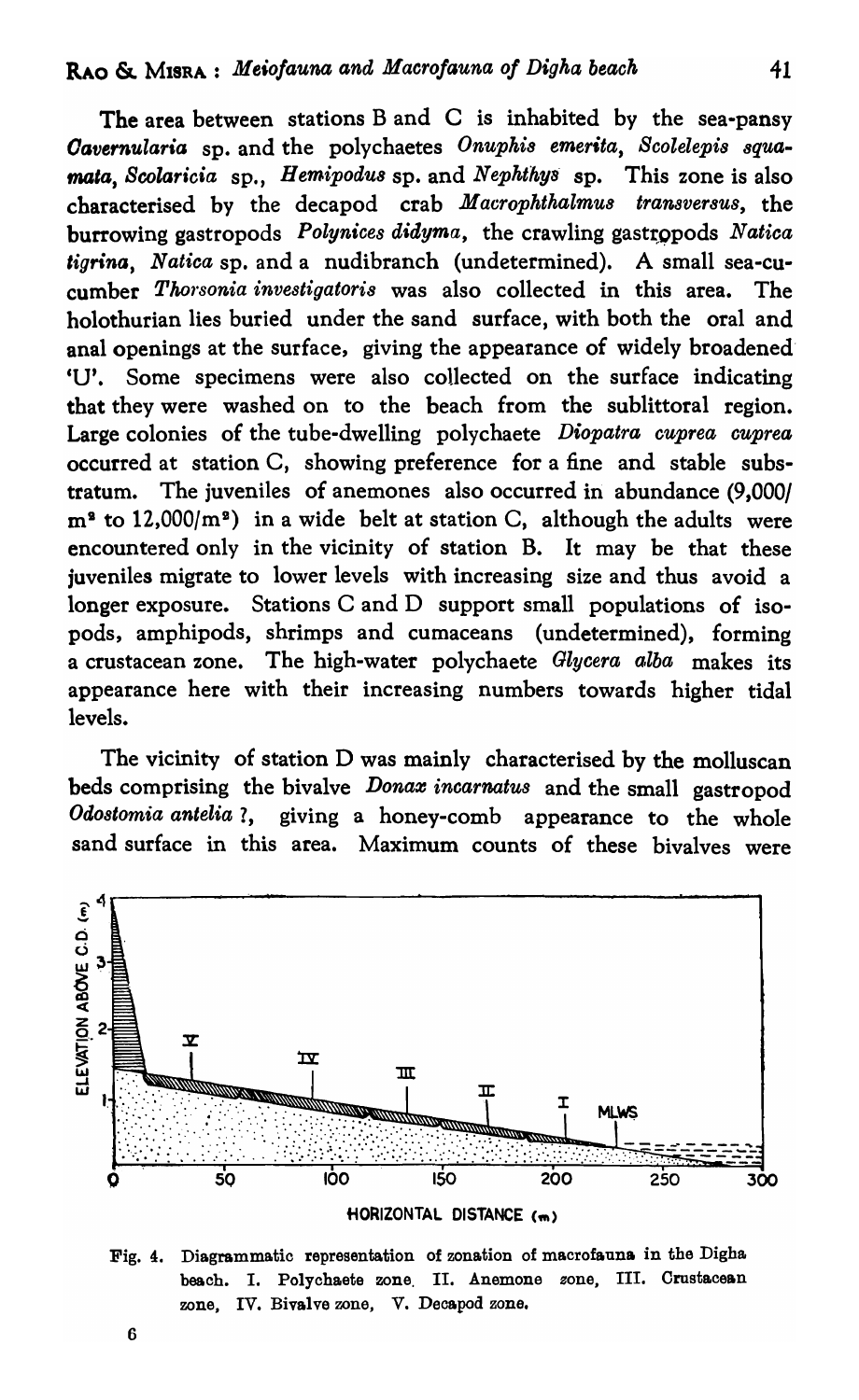obtained between 2 cm and 6 cm depths below the surface. These animals largely colonized fine sands rich in organic detritus and high in water content. A very interesting association was observed between the bivalve and the gastropod. One to three of these gastropods were usually found attached to some of these bivalves close to the hinged portion of shell. Our observations showed that the *Donax-Odostomia* populations were a regular feature of this zone stretching over 40 m in width. A quantitative study of these two molluscs from 4 sub-stations established 10 m apart showed that they tended to maintain more or less a constant numerical ratio between them at all the levels (Table 6). Further investigations on this association are likely to yield interesting results. D. *incarnatus* was the commonest bivalve species encountered on this heach.

| Sub-station   | Species          | Ausust 1979 | January 1980 | May 1980 |
|---------------|------------------|-------------|--------------|----------|
| T             | $\it{Donax}$     | 10080       | 1280         | 432      |
| (Towards LWM) | Odostomia        | 2880        | 336          | 128      |
|               | Ratio            | 3,5:1       | 3.8:1        | 3.7:1    |
| II            | Donax            | 8276        | 12940        | 1440     |
|               | Odostomia        | 840         | 3080         | 400      |
|               | <b>Ratio</b>     | 3.9:1       | 4.2:1        | 3.6:1    |
| III           | Donax            | 544         | 6188         | 3360     |
|               | Odostomia        | 160         | 1820         | 960      |
|               | Ratio            | 3.4:1       | 3.4:1        | 3.5:1    |
| $I\Lambda$    | $\mathit{Donax}$ | 820         | 732          | 16420    |
| (Towards HWM) | Odostomia        | 232         | 196          | 4480     |
|               | Ratio            | 3.5:1       | 3.7:1        | 3,6:1    |

TABLE 6. Quantitative distribution of *Donax-Odostomia* populations (nos./m<sup>2</sup>) in the mid-water zone during monsoon, winter and summer. Sub-stations I-IV are 10 m apart.

Among the macrofauna encountered at stations E and F, the most conspicuous were the polychaete Glycera alba and the small decapod crab Dotilla blanfordi. This zone was readily recognised from a distance by the continuous blanket of pellets formed as a result of the constant activity of these crabs. Random counts show that the population density of this crab varied between  $96/m^2$  and  $160/m^2$ . The ghost-crab Ocypode macrocera occasionally occurred living in burrows in the vicinity of high water mark. Laterally, this crab was more common below sand dunes on Digha beach beyond the sea-wall. The construction of sea-wall seems to have affected its natural habitat in the area investigated.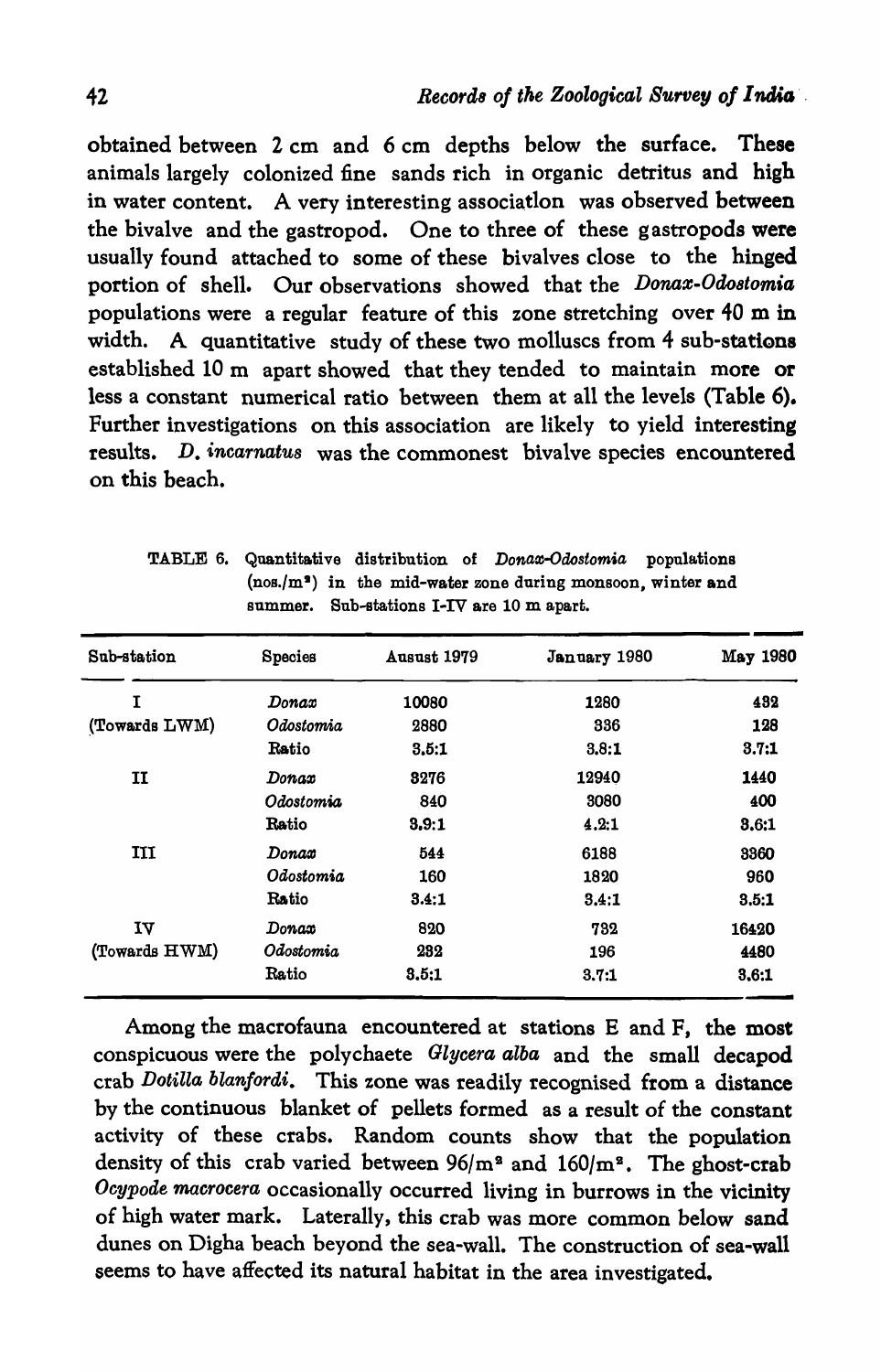*Vertical di8tribution:* All through the year, buJk of the macrofauna on this beach was found to be confined to the upper 10 cm of the sediment. Again, it was the top  $5 \text{ cm}$  of the sediment that supported majority of these organisms. The fauna in general also showed an increasing submergence from low water mark to the high water mark. Bulk of the fauna occurred in the upper 1-2 cm of the sediment near LWM, between 2-4 em towards MWM and between 3-5 em towards the HWM.

*Seasonal distribution:* The seasonal abundance of macrofauna recorded at the 6 intertidal stations is shown in table 4. Maximum counts of the fauna were obtained during summer months of the year. Increase in the number of *Donax·Odostomia* populations and the polychaetes during summer appeared to be mainly responsible for the increased seasonal abundance of the total fauna in this area. During the 2 years of study, the peak periods nearly remained the same, although their population densities slightly varied. Interesting seasonal dynamics in the horizontal distribution of *Donax-Odostomia* populations were observed. The populations tended to migrate towards the lower shore during monsoon and gradually return to the upper beach during summer (Table 6). No distinct seasonal variations in the horizontal distribution of other macrofauna species were observed during the period. The sub-littoral molluscs and echinoderms were, however, more common on the lower beach during summer months, probably due to wave action created by strong breeze during the season that washes these animals ashore.

#### **DISCUSSION**

#### *The M eioJauna*

The present authors earlier studied the composition, density and distribution of meiofauna on a fine intertidal sand flat at Gangasagar on Sagar Island located at the Gangetic mouths (Rao and Misra, 1983). Due to the geographical proximity and the resemblance in the nature of substratum, both Gangasagar and Digha beaches shared many features in common, although the former is estuarine and the latter is marine. These two extensive sand flats with fine sediment showed close resemblance in the distribution of their meiofauna as well. Associated with fine substratum, the meiofauna in this area is predominatly of the burrowing type, and the major groups of fauna as usual consisted of nematodes, copepods, turbellarians and polychaetes. The meiofauna of Digha beach is, however, largely marine in character and bas more nunlber of interstitial species due to its comparatively coarser sediment.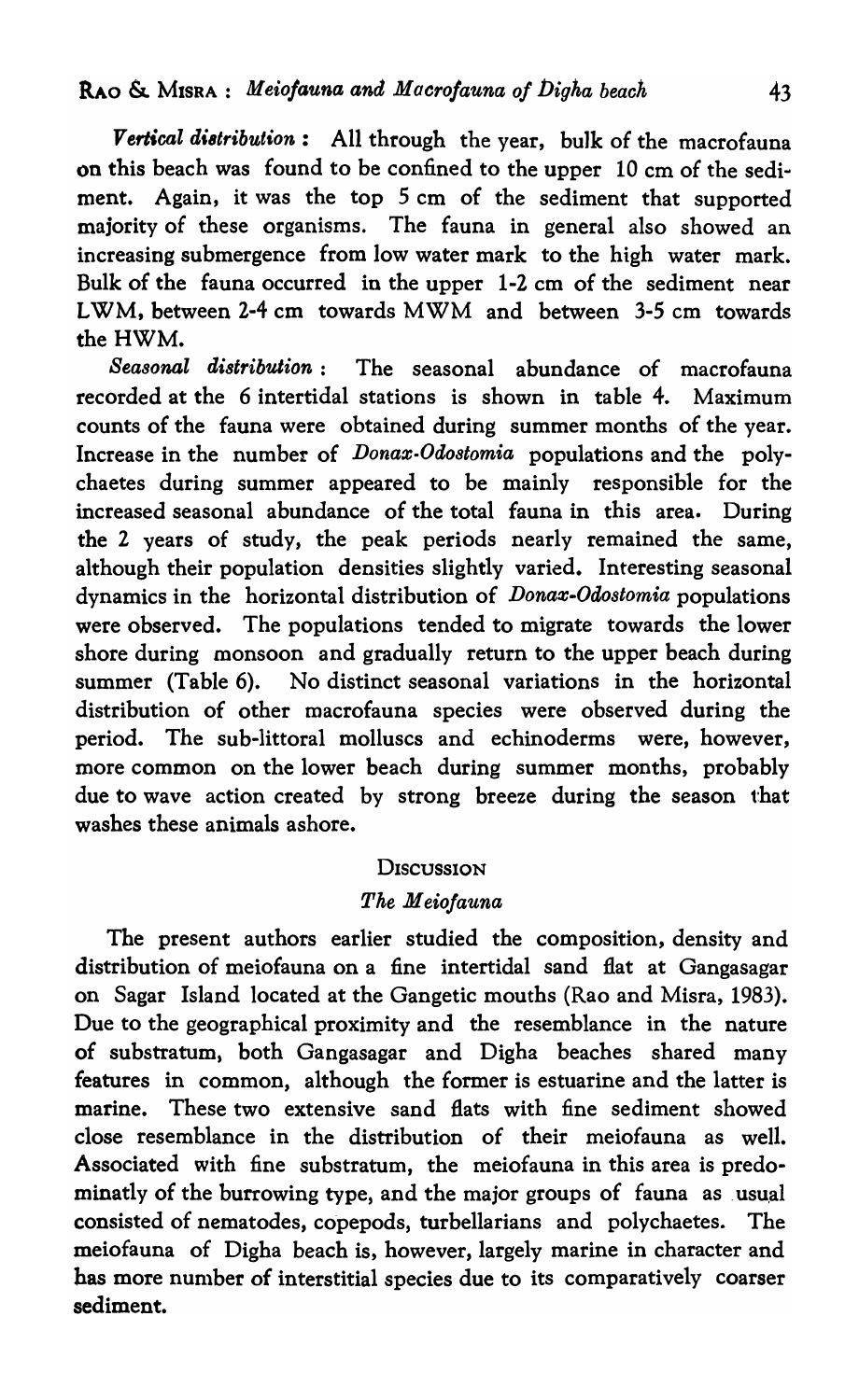Characteristic of flat extensive beaches, the horizontal distribtion of meiofauna on Digha beach is also remarkably wide, with the maximum concentration of fauna on the lower shore. The density and diversity of the fauna, in general, decreased towards the higher tidal levels. Many of the meiofauna species showed distinct preference to different levels of the beach, but the factors limiting distributions of of these species to a particular level are not completely understood due to nearly uniform conditions of temperature, salinity, grain size, water content, etc. through a greater part of the sand flat. The greater availabilability of oxygen and organic matter on the lower shore may, however, favour their colonization. Correlated with the greater fluctuating conditions at higher tidal levels, only the more tolerant species seemed to occupy those levels. This is reflected in the occurrence of brackish water species as the oligochaete *Enchytraeus barkudensi8* and the nematode *Halicephalobus limuli* towards the high water mark, where lower salinities were experienced due to seepage of ground water into the beach. This freshwater seepage into the beach seems to have created estuarine conditions in the marine habitat as reported at Kames Bay (Smith, 1955). The restriction of meiofauna to the upper 'sediment in fine sandy beaches due to reduced oxygen tension in lower layers, is well known.

Seasonal changes in the population density of meiofauna are known to be related with their reproductive activity stimulated by fluctuations in temperature and salinity in the habitat, attaining their maximum development during summar. The present data, however, did not indicate distinct seasonal peaks in the total population of the meiofauna. This appears to be due to the seasonal variation in the abundance of the major groups as nematodes, copepods and polychaetes favouring different periods for their multiplication. The inverse relationship in the seasonal abundance of nematodes and some other groups of animals is also suggestive of the effects of predation, competition, etc. between them.

Probably due to its proximity to the Gangetic mouths, like the Gangasagar beach, the Digha beach also suppored a considerable amount of clay and silt in it. Compared with the world situations, the density and diversity of meiofauna in this beach are relatively poor, apparently due to the fine nature of sediment that inhibits the development of true interstitial populations. This may also explain the absence of typical interstitial macrodasyoid gastrotrichs, archiannelids, tradigrades, kinorhynchs and molluscs in this sand flat. Thus, as elsewhere, the quality of the substratum seemed to be most important ecological factor influencing the composition, density and distribution of meiofauna on Digha beach.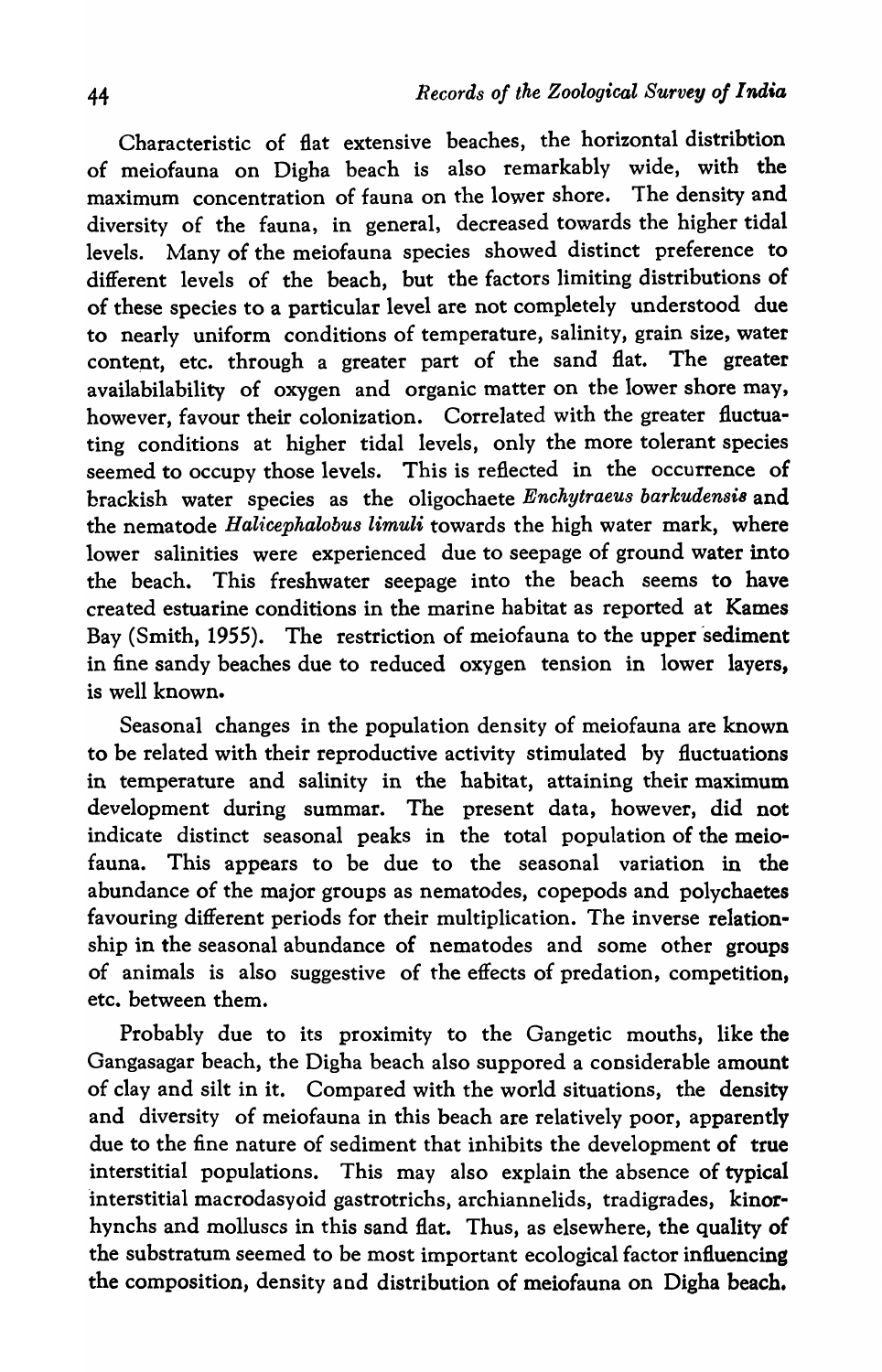### THE MACROFAUNA

The density and diversity of macrofauna on Digha beach proved to be sufficiently rich, apparently due to the relatively sheltered sand flat rich in organic detritus. Due to the fine nature of the substratum, the majority of the species colonising the beach are deposit and filter feeders. The abundant occurrence of *Donax-Odostomia* populations in the middle beach is probably related with the abundant supply of detritus on the beach. Fine intertidal deposits are also known to support rich populations of micro-organisms forming food for the bivalves. But, with the available data, it is difficult to explain the differences in density of macrofauna at other horizontal levels on the beach, However, the patchy distribution of macrofauna in the beach seems to be due to their envirornmental preferences and tolerances of the component species (McIntyre 1969). Like the meiofauna, the vertical distribution of macrofauna also seems to be restricted to the upper 10 cm of sediment due to reduced oxygen content in layers. The macrofauna also showed some submergence in the beach towards higher tidal levels, apparently seeking optimum conditions of water saturation in the habitat.

Due to fluctuations in biotic and abiotic factors of the environment, seasonal changes in population density of macrofauna are known to occur from season to season and from year to year. Maximum counts in the present study were obtained during summer months, probably related with higher temperature and salinity, as well as an undisturbed substratum during the period. While studying the zonation on a muddy flat, Brady (1943) showed that the distribution of fauna varied with season, occupying different tidal levels during different seasons. The seasonal dynamics exhibited by the *Donax-Odo8tomia* populations on Digha beach are apparently similar to the above pattern of distribution. The distinct downward migration of these populations during monsoon was probably to avoid low interstitial salinities at higher tidal levels resulting from heavy rainfall. Ansell *et al* (1972) also studied the population dyanamics of *Donax incarnatus* on two sandy beaches in South West India.

The zonal distribution of macrofauna in stable sandy beaches has been well documented in several tropical and sub-tropical situations (Pearse *et al.* 1942, Colman and Segrove 1955, Gauld and Bauchanan 1956, Ganapati and Rao 1962, McIntyre 1968, Gopalakrishnan 1970, Trevallion *et al1970,* Philip 1974). According to the universal scheme of zonation for sandy shores proposed by Dahl, in tropics the ghost-carbs (Ocypodidae) inhabit the upper littoral zone, the isopods (Cirolanidae) in the mid-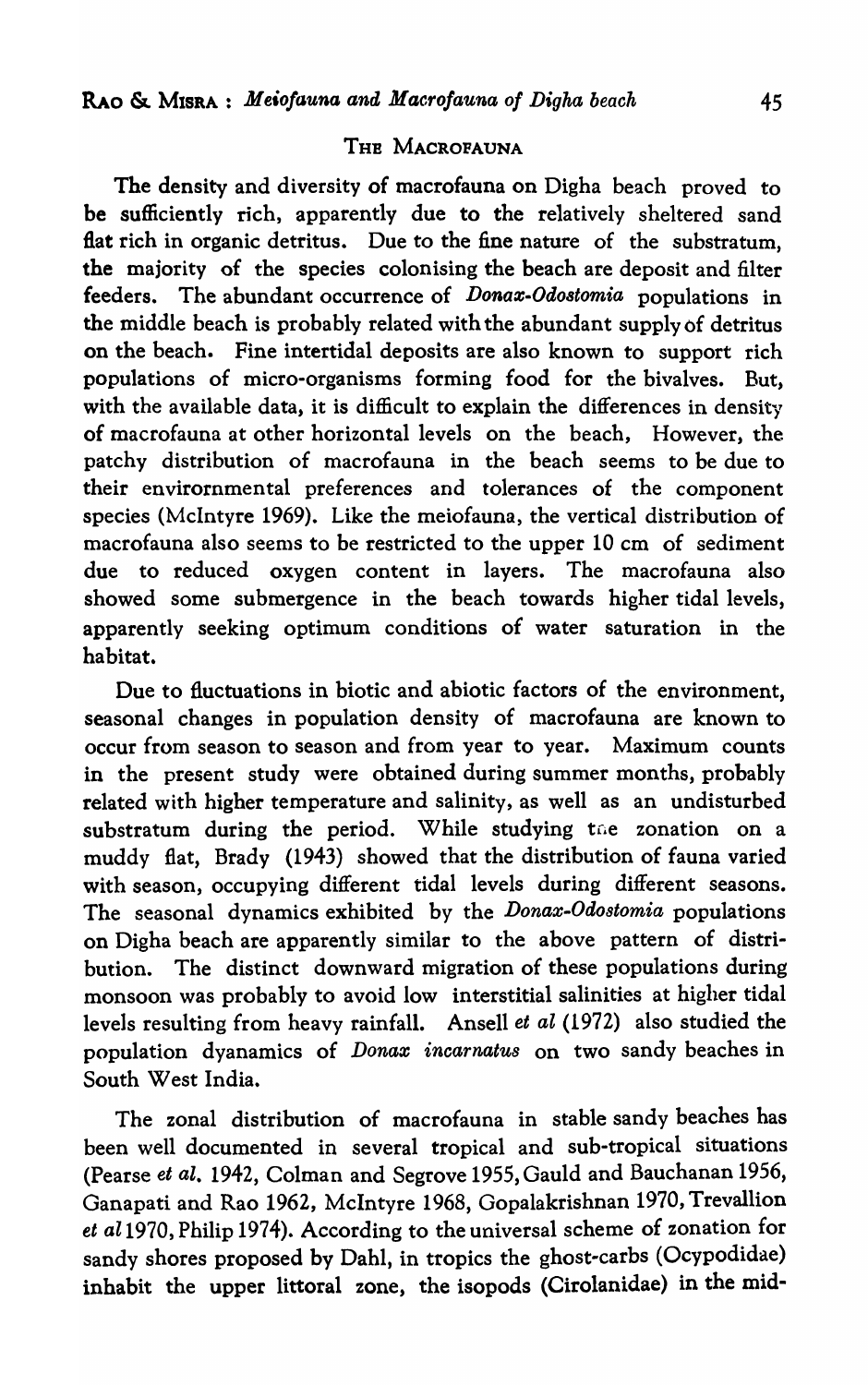littoral zone and the anomuran crab (Hippidae) in the lower littoral zone. The present study indicated distinct zonation for some dominant species, these indicator organisms occupying almost the same ecological niches reported in other tropical regions. Five broad zones could be recognized on Digha beach based on the animal distribution (Fig. 4), although the density of these indicator organisms used in defining these zones was quite variable. They are *viz.,* (i) the polychaete zone reqresented by *Onuphis* sp., *Prionospio krusadensis* and *Nerine cirratulus*, (ii) the anemone zone with *Paracondylactis* sp. and 2 other anemones, (iii) the crustacean zone with shrimps, isopods and amphipods, (iv) the bivalve zone with *Donax incarnatus* and (v) the decapod zone with *Dotilla blandfordi.* These zones are also quite broad probably due to the extensively wide stretch of the sand flat. The pattern of zonation observed on Digha beach is in agreement with Dahl's universal scheme of zonation in so far as the crustacean zone is concerned. Higher on the beach the *Ocypode* zone is replaced by another crab *Dotilla blanfordi*. Lower down the beach the hippid crabs are absent and this zone is characterised by the polychaetes and a little above by anemones. Hippid crabs are characteristic of exposed and wave washed tropical beaches and their absence at Digha is due to the sheltered nature of the sand flat. Gauld and Buchanan (1956) suggested adding a *Donax*  zone to Dahl's scheme and our observations at Digha lend support to this view. Deviations from Dahl's scheme were observed by previous workers (Colman and Segrove, 1955; Gauld and Buchanan, 1956 and Ganapati and Rao, 1962) and hence more work is probably necessary before we can decide on the number of zones to be recognised on sand beaches and the characteristic species on their ecological equivalents.

# COMPARISON OF MACROFAUNA AND MEIOFAUNA

The macrofauna and meiofauna on Digha beach largely exhibited a similar pattern in their spatial and temporal distribution, apparently due to the identical environmental parameters affecting them. Compared with the densities of intertidal fauna recorded in different world situations, the Digha beach supported considrably rich populations of the macrofauna than the meiofauna. With the available data it is, however, difficult to explain this variation in their abundance. The numerical relationship between these two size categories of the fauna collected in an area is known to be of considerable ecological significance (McIntyre 1969). The mean population densities and their ratios recorded at different horizontal levels on Digha beach are presented in Table 7. The data nearly showed an inverse relationship in their occurrence.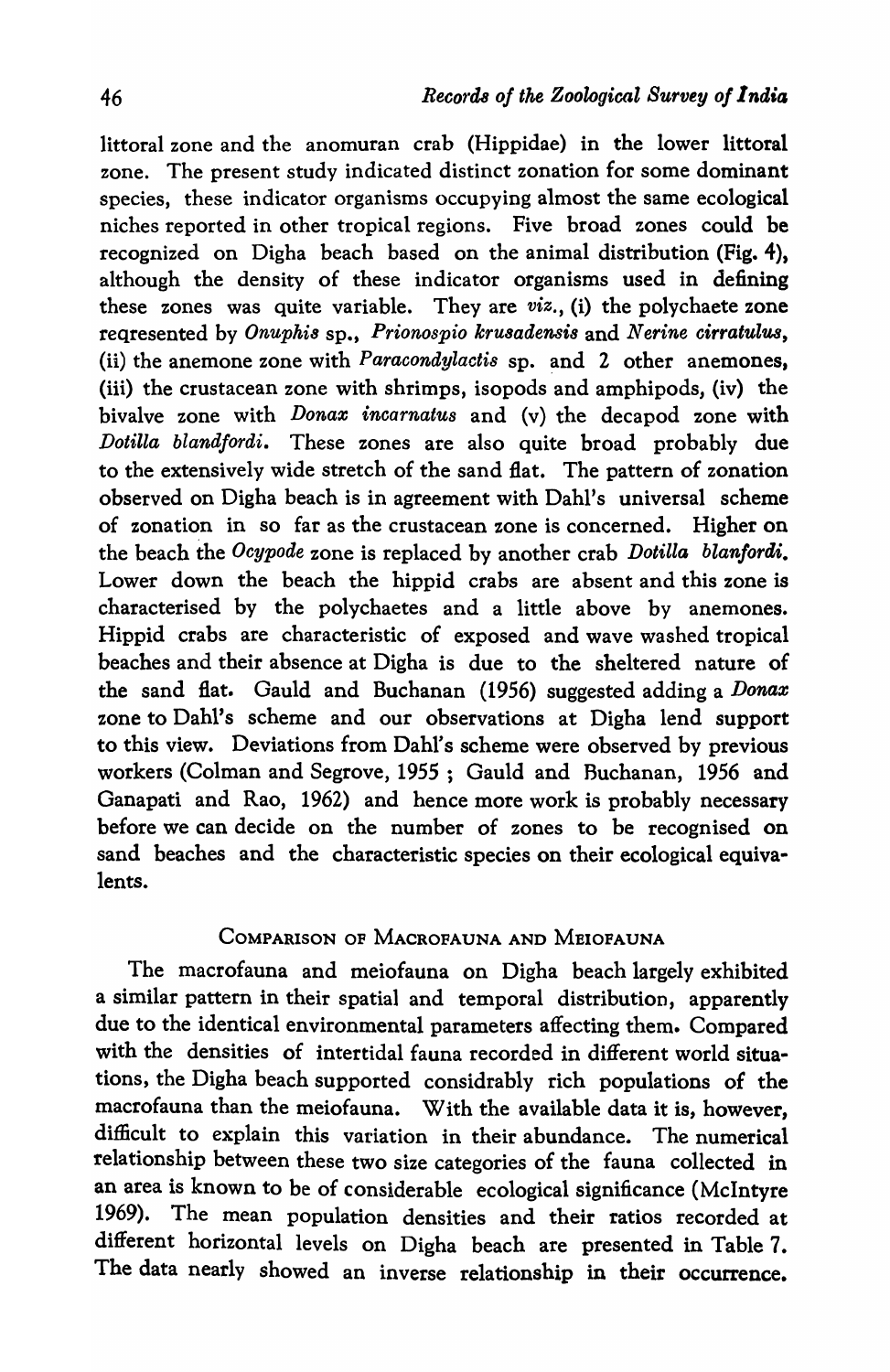At levels where the macrofauna was rich, the meiofauna numbers were remarkably low. As suggested by McIntyre, this was probably due to the macrofauna affecting the density of meiofauna by predation, competition and physical disturbance of environment.

| <b>Stations</b> | A     | в      | O     | D     | Е     | F     |
|-----------------|-------|--------|-------|-------|-------|-------|
| Macrofauna      | 344   | 1248   | 2081  | 17205 | 235   | 174   |
| Meiofauna       | 66100 | 113600 | 79000 | 30700 | 19900 | 13200 |
| Ratio (approx.) | 1:192 | 1:91   | 1:38  | 1:1.8 | 1:85  | 1:76  |

TABLE 7. Compaarison of mean values of macrofauna and meiofauna at different intertidal stations on Digha (numbers per m')

### **SUMMARY**

- 1. The paper presents the results of a preliminary investigation on the composition, density and distribution of meiofauna and macrofauna in the Digha beach made during 1978-80. The meiofauna is largely of the burrowing type, with a small percentage of interstitial species. Nematodes, copepods, turbe-Ilarians and polychaetes formed the major groups. The macrofauna largely comprised of the deposit and filter feeders. Anemones, annelids crustaceans and molluscs, constituted the major groups.
- 2. Greater number of meiofauna species and individuals were found on the lower shore, with their densities in the beach ranging from 132/10 cm<sup>2</sup> to 1136/10 cm<sup>2</sup>. Richest macrofauna occurred on the middle beach due to the presence of molluscan beds composed of *Donax-Odostomia* populations. Total number of macrofauna individuals ranged from  $96/m^2$  to  $22040/m^2$ .
- 3. Many meiofauna species occurred at different horizontal levels on the beach, without indicating a clear dominance. There was a distinct zonation of macrofauna in the beach, each zone being dominated by a group of organisms. Five broad zones could be recognised on the beach. The pattern of zonation on Digha beach is in close agreement with the universal scheme of zonation of sandy shores proposed by Dahl.
- 4. All through the year, bulk of the sand-living community was restricted to the upper 10 cm of sediment, with a higher concentration of the fauna in the top 5 cm. No seasonal vertical migrations of the fauna were observed.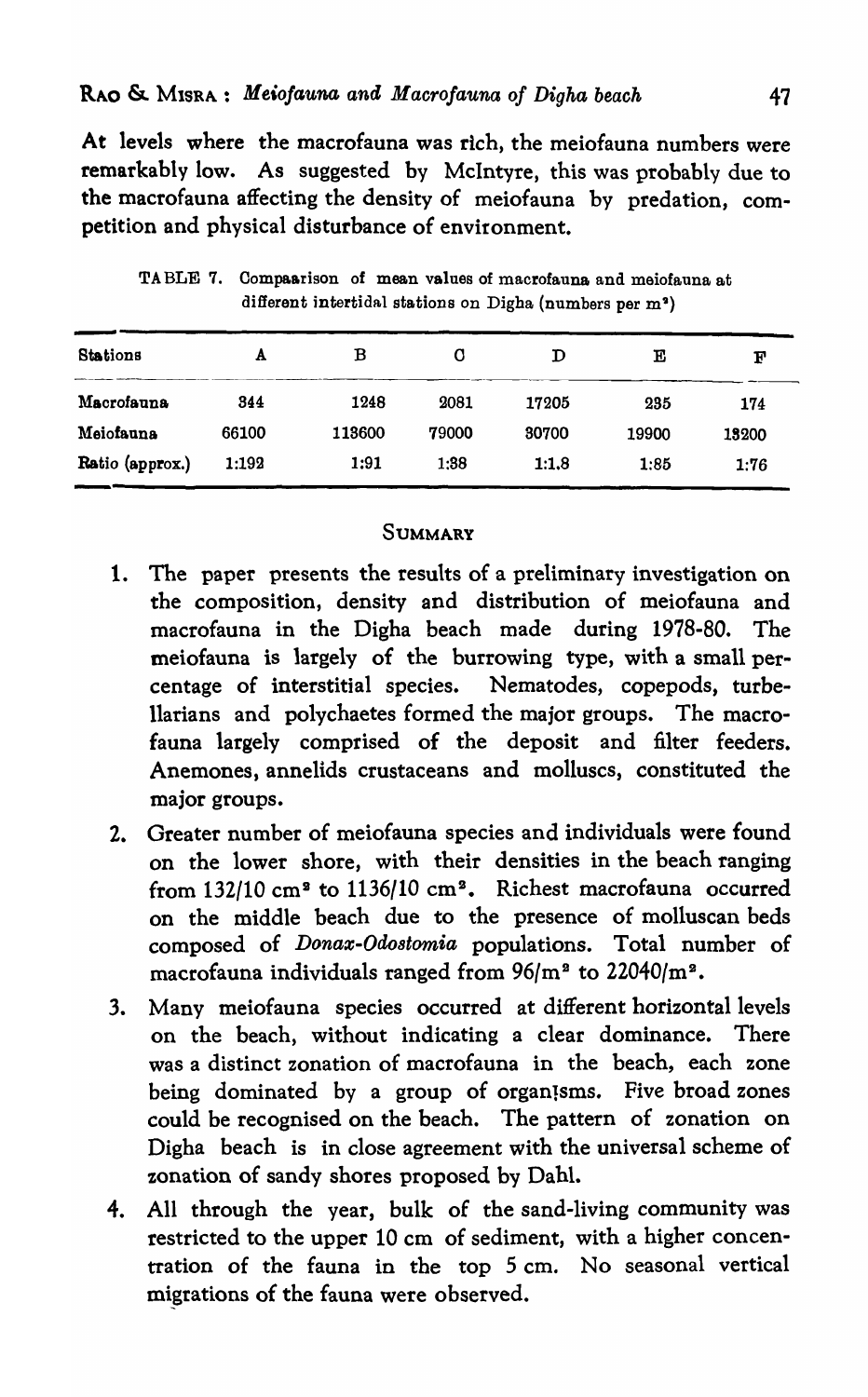- 5. The seasonal and annual dynamics in the population density of the beach fauna are described. The summer months, in general, appeared to be more favourable for their multiplication, while the monsoon months yielded their minimum numbers. The *Donax-Odostomia* populations tended to migrate downwards during monsoon and upwards during summer.
- 6. A comparison of the macrofauna and meiofauna encountered at different horizontal levels on the beach is suggestive of an inverse relationship in their numerical abundance.

#### ACKNOWLEDGEMENTS

The authors wish to express their gratitude to Dr. B. K. Tikader, former Director, Zoological Survey of India, for the facilities extended to carry out this work. Thanks are also due to Dr. N.V. Subba Rao and Dr. (Mrs.) Maya Dev for identifying some of the molluscs and crustaceans, respectively, listed in this paper.

#### **REFERENCES**

- BRADY, F. 1943. The distribution of the fauna of some intertidal sands and muds on the Northumberland coast. J. Anim. Ecol., 12: 27·41.
- COLMAN, J. S. AND SEGROVE, F. 1955. The fauna living Stoupe Beck sands, Robin Hood's Bay (Yorkshire, North Riding). J. *Anim. Ecol.,* 24 : 426-444.
- DAHL, E. 1952. Some aspects of the ecology and zonation of the fauna of sandy beaches. *Oiko8,* 4 : 1-27.
- EMERY, K. O. 1961. A simple method for measuring beach profiles. *Limnol. Oceanogr.,* 6 : 90-93.
- GANAPATI, P. N. AND RAO, M. V. L. 1962. Studies on the ecology of intertidal sands of the Visakhapatnam Coast. *Proc. 1 All-India Oongr. Zoot.,* 3 : 14-25.
- GAULD, D. T. AND BUCHANAN, J. B. 1956. The fauna of sandy beaches in the Gold Coast. *Oikos,7: 293-301.*
- GOPALAKRISHNAN, P. 1970. Some observations on the shore ecology of the Okha Coast. J. *mar. biol. AS8. India,* 12 : 15-34.
- McINTYRE, A. D. 1968. The meiofauna and macrofauna of some tropical beaches. J. *Zool. Lond.,* 156 : 377-392.